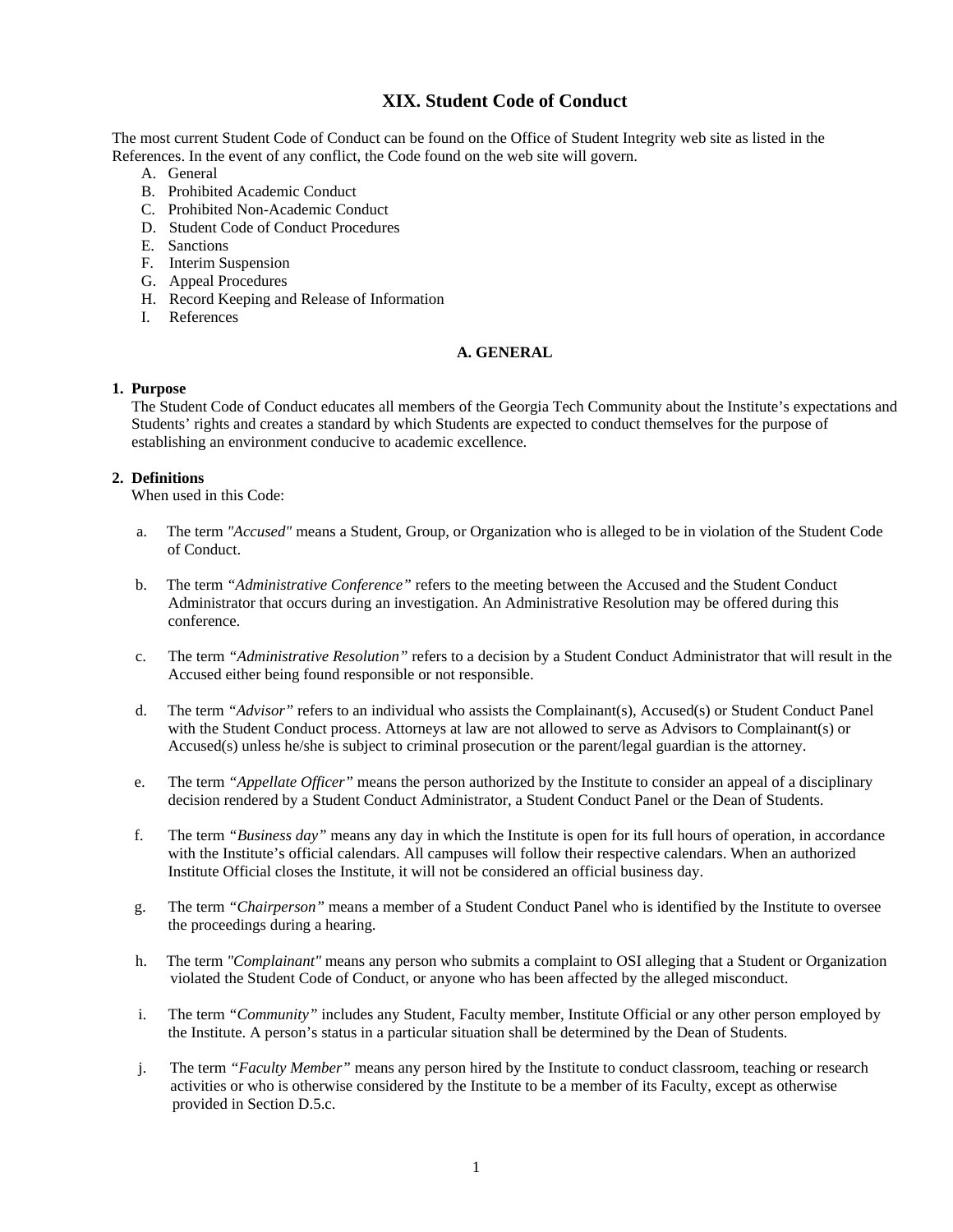- k. The term *"Group"* means a number of persons who are associated with each other, but who have not complied with Institute requirements for registration as an Organization.
- l. The term *"Group or Organization Activity"* means any activity on or off Institute Premises that is directly initiated for or supervised by a Group or Organization including any individual activity occurring in buildings, facilities, grounds, utilities, or resources (including computer resources) owned, leased, operated, controlled or supervised by an Institute Organization.
- m. The term "Hazing" means an act which endangers the mental or physical health or safety of a student, or which destroys or removes public or private property, for the purpose of initiation, admission into, affiliation with, or as a condition for continued membership in a group or organization.
- n. The term *"Information"* means any Witness testimony, documents, statements, or tangible material presented to a Student Conduct Administrator or Student Conduct Panel.
- o. The terms *"Institute"* and *"Georgia Tech "* each refer to the Georgia Institute of Technology and all of its undergraduate, graduate, and professional schools, divisions, and programs.
- p. The term *"Institute Official"* is defined as Faculty, administration, or staff personnel including Students serving as Institute employees.
- q. The term *"Institute Premises"* includes all land buildings, facilities, grounds, utilities, resources and other property (including computer resources) in the possession of, or owned, operated, leased, controlled or supervised by the Institute (including adjacent streets and sidewalks).
- r. The term *"may"* is used in the permissive sense.
- s. The terms *"the Office of Student Integrity"* or *"OSI"* means the office designated by the Institute to oversee the Student Code of Conduct.
- t.. The term *"Organization"* means a number of persons who have complied with or are in process of complying with the requirements for chartering.
- u. The term *"Policy"* or *"Policies"* means any written rule or regulation of the Institute.
- v. The phrase *"found responsible by a Preponderance of the Evidence"* means it is more likely than not that the Accused is responsible for a violation of the Student Code of Conduct.
- w. The terms *"Sanction"* and *"Supplementary Requirements"* means the conditions imposed upon an Accused found responsible for a violation of the Student Code of Conduct.
- x. The term *"Student"* means any person who is taking or auditing classes of the Institute, either full time or part time; is participating in academic programs; or is pursuing undergraduate, graduate or professional studies. A Student is also any person who matriculates in any Institute program, has been accepted for enrollment or is eligible to reenroll without applying for readmission.
- y. The term *"Student Conduct Administrator"* means an Institute Official authorized on a case-by-case basis by the Dean of Students to impose Sanctions upon any Student(s) found to have violated the Student Code of Conduct.
- z. The term *"Student Conduct Panel"* means a set of persons authorized by the Institute to determine whether the Accused has violated the Student Code of Conduct. In academic cases, the Panel makes a decision to be implemented by OSI. In non-academic cases, the Panel recommends a decision and Sanctions, if applicable, to the Dean of Students.
- aa. The term *"Weapon"* means any object or substance designed, intended, or used to inflict or threaten bodily injury.
- ab. The terms *"will" or "shall"* are used in the imperative sense.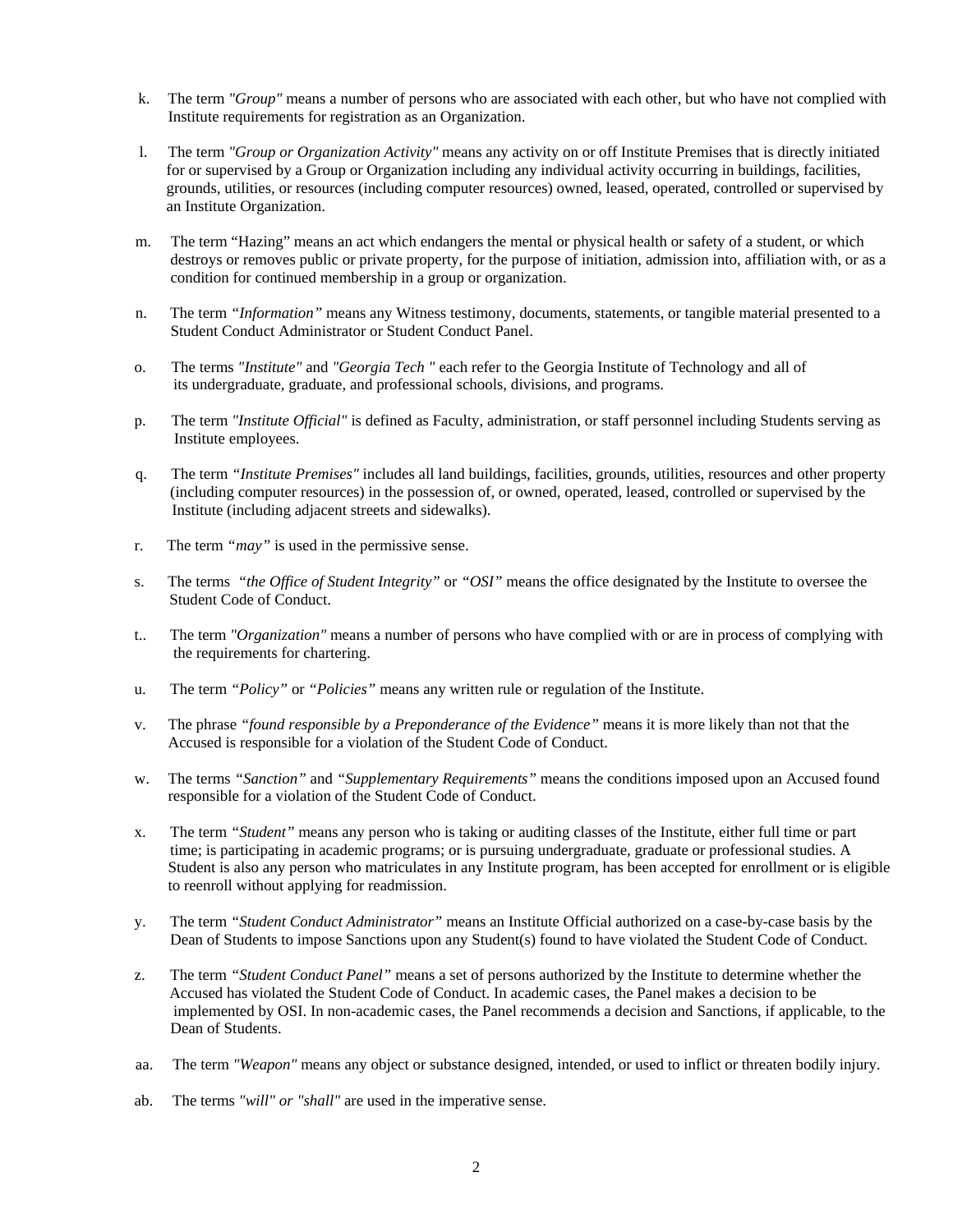ac. The term *"Witness"* is defined as a person providing Information during the Conduct process.

## **3. Authority**

- a. This Code is not written with the specificity of a criminal statute and should not be confused with criminal law. Institute conduct proceedings are not restricted by the rules of evidence governing criminal and civil proceedings. Students may be held accountable both to civil authorities and the Institute for acts that constitute violations of law and the Code. Proceedings under this Code may be carried out prior to, simultaneously with, or following civil or criminal proceedings. Students who reside in Institute housing will be held accountable under housing policies and procedures in addition to this Code.
- b. OSI shall develop operating procedures for the administration of the Student Code of Conduct process and for the conduct of Student Conduct Panel hearings that are not inconsistent with provisions of the Student Code of Conduct.
- c. Interpretation of the Student Code of Conduct is held by the Dean of Students.

## **4. Jurisdiction**

- a. The Institute reserves the right to take necessary and appropriate action to protect the safety and well being of the Community. Academic misconduct relevant to any Institute activity will be addressed regardless of where it may have occurred. Non-academic misconduct will be addressed whenever such acts:
	- 1. occur on Institute Premises; or
	- 2. occur at Institute sponsored activities; or
	- 3. occur at Group or Organization Activities; or
	- 4. occur off Institute Premises when conduct adversely affects the Institute and/or the pursuit of its objectives.
- b. Each Student shall be responsible for his/her conduct from the time of application for admission through the actual awarding of a degree. This includes conduct that may occur before classes begin or after classes end, as well as during the academic year and during periods between terms of actual enrollment. The Code shall apply to a Student's conduct even if the Student withdraws from school while a disciplinary matter is pending. The Code applies to Institute programs in remote and overseas locations.
- c. The Institute shall retain jurisdiction over all Students irrespective of when the Student is subject to tenets of an agreement with other schools.

#### **5. Inappropriate Classroom Behavior**

 The primary responsibility for managing the classroom environment rests with the instructor. Students who engage in any acts that result in disruption of a class may be directed by the instructor to leave the class for the remainder of the class period. Longer suspensions from a class can be administered only by the Dean of Students in accordance with this Code.

#### **6. Student Organizational Discipline**

Student Groups and Organizations are accountable to this Code. A Student Group or Organization and its officers may be held collectively and individually responsible when violations of this Code by those associated with the Group or Organization have received the consent or encouragement of the Group or Organization, or of the Group's or Organization's leaders or officers. Prohibited academic and non-academic misconduct is outlined in this Code. The process is governed by the "Conduct Code and Disciplinary Procedures for Student Organizations," found at the OSI website. This subsection shall expire upon the adoption of a separate Code of Conduct governing Student Organizations.

# **B. PROHIBITED ACADEMIC CONDUCT**

Any Student, Student Organization or Group accused of committing or attempting to commit one or more of the following acts of academic misconduct is subject to conduct procedures in accordance with Section D.

- 1. Unauthorized Access: Possessing, using, or exchanging improperly acquired written or verbal information in the preparation of a problem set, laboratory report, essay, examination, or other academic assignment.
- 2. Unauthorized Collaboration: Unauthorized interaction with another Student or Students in the fulfillment of academic requirements.
- 3. Plagiarism: Submission of material that is wholly or substantially identical to that created or published by another person or persons, without adequate credit notations indicating the authorship.
- 4. False Claims of Performance: False claims for work that has been submitted by a Student.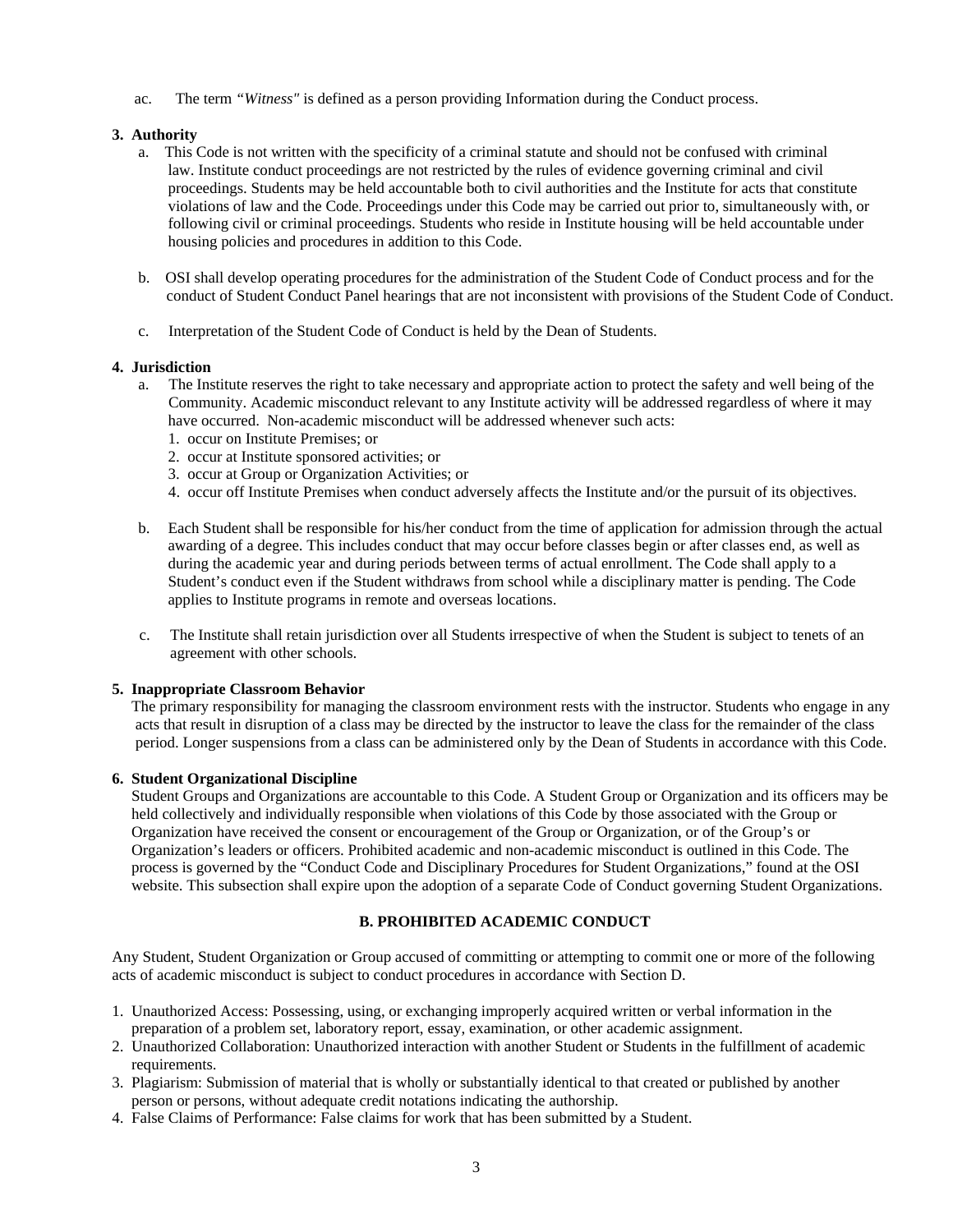- 5. Grade Alteration: Alteration of any academic grade or rating so as to obtain unearned academic credit.
- 6. Deliberate Falsification: Deliberate falsification of a written or verbal statement of fact to a Faculty member and/or Institute Official, so as to obtain unearned academic credit.
- 7. Forgery: Forgery, alteration, or misuse of any Institute document relating to the academic status of the Student.
- 8. Distortion: Any act that distorts or could distort grades or other academic records.

# **C. PROHIBITED NON-ACADEMIC CONDUCT**

Any Student, Student Organization or Group accused of committing or attempting to commit one or more of the following acts of non-academic misconduct is subject to conduct procedures in accordance with Section D.

- 1. Alcohol violations including, but not limited to:
	- a. Underage use or possession of alcohol.
	- b. Possession or consumption of alcohol in an unauthorized area.
	- c. Use or possession of fake identification.
	- d. Distribution of alcohol to underage person(s).
	- e. Behavior, while under the influence of alcohol, that endangers any person.
	- f. Disorderly conduct associated with the use of alcoholic beverages.
- 2. Illegal drugs and other substance violations including, but not limited to:
	- a. Use or possession of illegal drugs (without valid medical or dental prescription).
	- b. Behavior, while under the influence of illegal drugs, that endangers any person.
	- c. Manufacturing, furnishing, selling, or distributing of any narcotic or dangerous drug controlled by law.
	- d. Disorderly conduct associated with the use of illegal drugs.
- 3. Unjustifiably pushing, striking or otherwise intentionally causing reasonable apprehension of such harm to any person.
- 4. Disorderly conduct including, but not limited to:
	- a. Boisterousness, rowdiness, obscene or indecent conduct or appearance.
	- b. Obstruction or disruption of teaching, research, administration or other Institute activities, including its public service functions or other authorized activities.
	- c. Breach of the peace.
- 5. Behavior that endangers any person(s), including self.
- 6. Unauthorized use of Institute facilities or premises including:
	- a. Unauthorized entry into any Institute Premises or remaining without permission in any building after normal closing hours.
	- b. Possessing, using, making, or causing to be made any key or other means of access to any Institute Premises without proper authorization.
- 7. Furnishing false information to any Institute Official.
- 8. Forgery, alteration, replication, or misuse of any document, record, or identification upon which the Institute relies, regardless of the medium.
- 9. Any physical or mental hazing action related to membership or connected with rites or ceremonies of induction, initiation, or orientation in Institute life or into the life of any Group or Organization.
- 10. Safety violations, including, but not limited to:
	- a. Intentionally initiating or causing to be initiated any false reporting, warning or threat of fire, explosion or other emergency.
	- b. Tampering with safety devices or other emergency, safety, or fire fighting equipment.
	- c. Setting or attempting to set an unauthorized fire.
	- d. Unauthorized possession of fireworks, firearms, and/or ammunition.
	- e. Unauthorized possession of Weapons and/or dangerous materials or chemicals.
	- f. Unauthorized sale, possession, furnishing, or use of any bomb or explosive or incendiary device.
- 11. Theft and/or unauthorized possession or use of property or services belonging to the Institute, another person, or any other entity.
- 12. Malicious or unauthorized damage to or destruction of Institute property or property belonging to another.
- 13. Illegal gambling, including online gambling.
- 14. Failure to return or submit property or records of the Institute within the time prescribed by the Institute.
- 15. Acting with any other person to perform an unlawful act or to violate an Institute regulation or Policy.
- 16. Failure to comply with instructions or a directive of any properly identified Institute Official while that person is acting in the performance of his/her duties.
- 17. Abuse of the Student Code of Conduct Procedures including, but not limited to: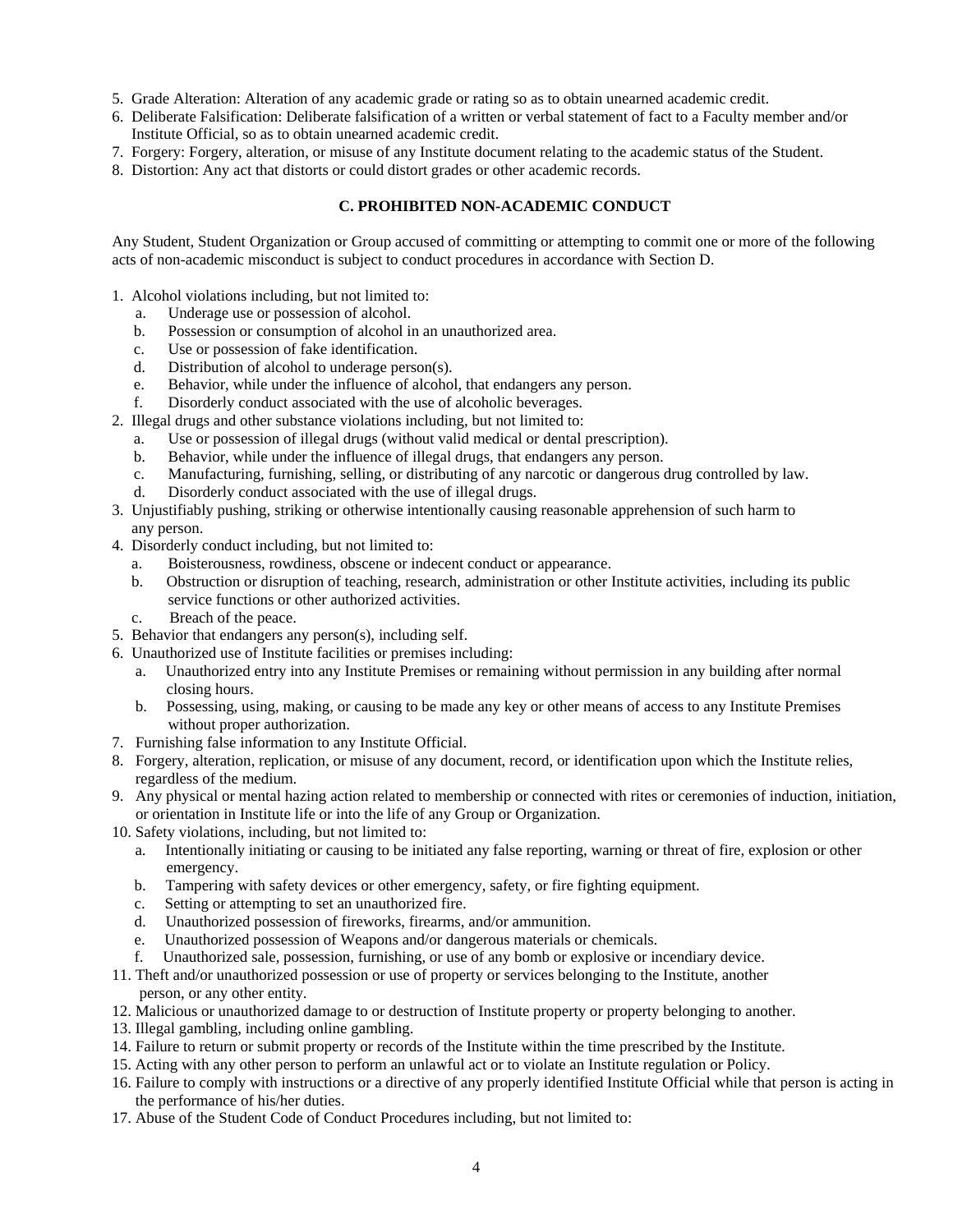- a. Failure to cooperate with the investigation, resolution and procedures of the Student Code of Conduct.
- b. Falsification, distortion, or misrepresentation of Information before a Student Conduct Administrator or Student Conduct Panel.
- c. Disruption or interference with the orderly conduct of an Administrative Conference and/or a Student Conduct Panel proceeding.
- d. Attempting to influence the impartiality of a Student Conduct Administrator and/or a member of a Student Conduct Panel at any point in the Student Conduct process.
- e. Failure to comply with the Sanction and/or Supplementary Requirements imposed under the Student Code of Conduct.
- f. Influencing or attempting to influence another person to commit an abuse of the Student Conduct process.
- 18. Violation of the Georgia Institute of Technology Computer and Network Usage and Security Policy.

19. Harassing another person including, but not limited to:

- a. Placing another person in reasonable fear of his/her personal safety through words or actions directed at that person, or substantially interfering with the working, learning, or living environment of the person.
- b. Unwelcome sexual advances, requests for sexual favors, and other verbal or physical conduct of a sexual nature. 20. Sexual misconduct including, but not limited to:
	- a. Non-consensual sexual contact including, but not limited, to intentional and/or forcible touching.
	- b. Non-consensual sexual intercourse including, but not limited to, anal, oral or vaginal penetration, however slight.
	- c. Sexually related offenses including, but not limited to, obscene, indecent behavior and/or exposure.
- 21. Violation of any Georgia Institute of Technology policy, rule or regulation.
- 22. Violation of any Board of Regents policy and/or federal, state, or local law.

# **D. STUDENT CODE OF CONDUCT PROCEDURES**

#### **1. Case Referrals**

 Any person may file a complaint against a Student for violations of the Student Code of Conduct. The complaint shall be prepared in writing and directed to OSI or, in academic cases, the instructor of record may hold a Faculty Conference (see Section D.5.c.). The procedures for filing a complaint can be found on the OSI website as listed in the References. This complaint should be submitted as soon as possible after the event takes place or when it is reasonably discovered, no later than thirty (30) Business days following the discovery of the incident. In extraordinary circumstances, OSI may waive this timeline.

# **2. Communication**

 All communication (requests for meetings, notifications, notice of hearings, etc.) will be provided via the official Institute e-mail address, as defined by the Office of Information Technology. If the Accused is not currently enrolled, the notification will be sent via US Postal Service to the last known address on file with the Registrar.

#### **3. Rights of the Accused**

Throughout the Conduct process, the Accused is granted the following rights:

- a. to seek information from a Student Conduct Administrator about the Investigation and Resolution Process;
- b. to be informed of the charge(s) and alleged misconduct upon which the charge is based;
- c. to be informed of the Information upon which a charge is based and afforded an opportunity to offer a relevant response;
- d. to be accompanied by an Advisor of his/her choice;
- e. to remain silent with no inference of responsibility drawn;
- f. to call and question relevant Witnesses;
- g. to present Information in his/her behalf;
- h. to be considered not responsible until proven responsible by a Preponderance of the Evidence;
- i. to appeal the decision;
- j. to waive any of the above rights.

## **4. Investigation and Resolution Process**

 The Institute's Conduct process utilizes an investigatory model, not an adversarial model, in resolving allegations of misconduct with the primary goal of uncovering the truth. The standard of proof shall be a Preponderance of the Evidence. An investigation begins when a complaint is forwarded and the case is opened by OSI. During the investigation, a Student should continue to attend class and required Institute functions unless otherwise instructed by the Dean of Students. The investigation and resolution process are as follows: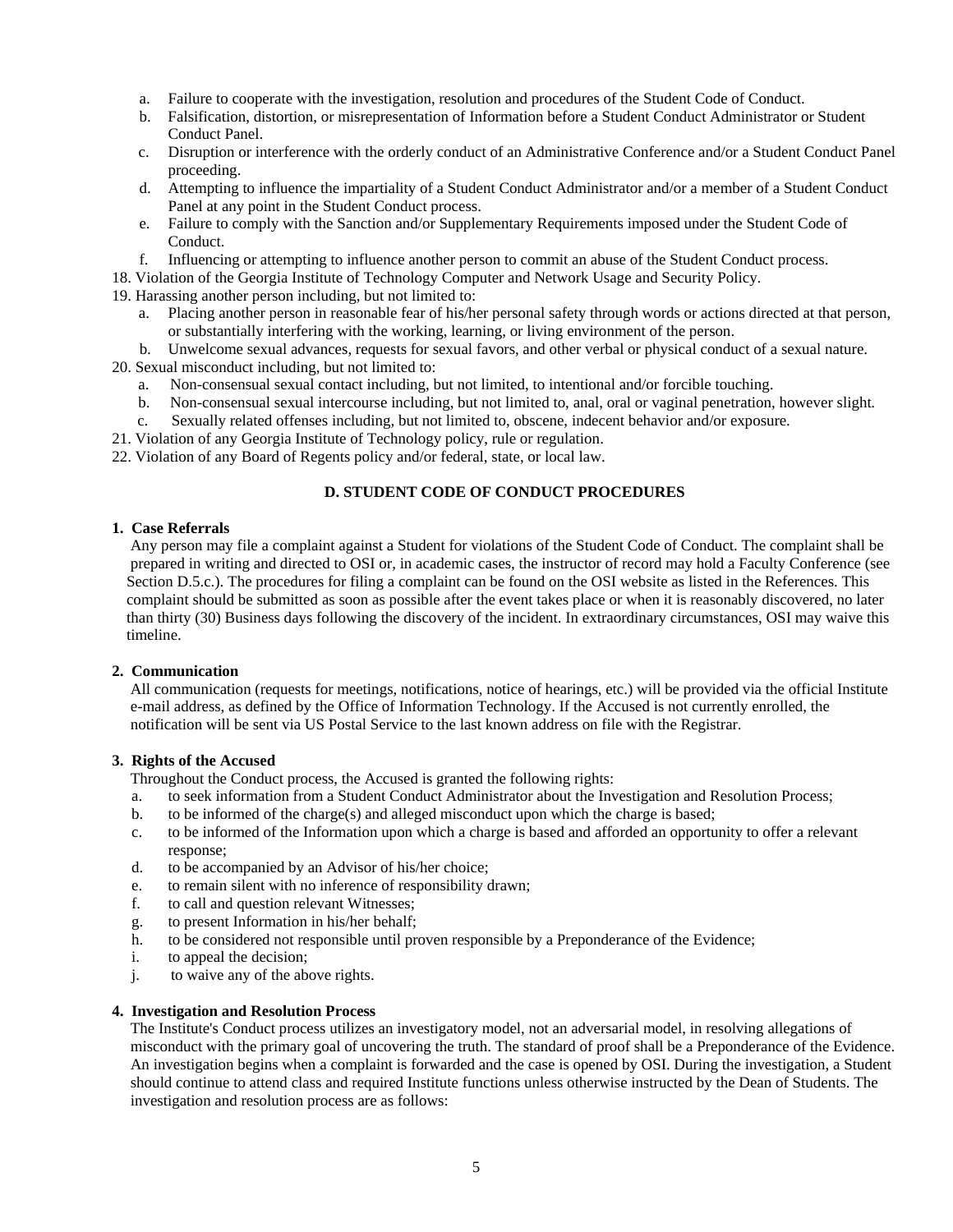- a. After OSI receives a complaint, the Accused is formally notified and is requested to contact a Student Conduct Administrator within five (5) business days of the notification to schedule an Administrative Conference. Should the Accused fail to contact the Student Conduct Administrator within the required time frame, or fail to attend the Administrative Conference, the Student Conduct Administrator may determine the resolution of the case in the Student's absence, or may refer the case to a Student Conduct Panel.
- b. At the Administrative Conference, the Accused is presented with the alleged violation of the Student Code of Conduct, supporting Information, and an explanation of his/her rights. The Student Conduct Administrator offers the Accused the opportunity to provide his/her statement regarding the alleged misconduct, supporting Information, and Witnesses. The Accused(s) may bring an Advisor, however if the Advisor disrupts the investigation and resolution process, he/she may be asked to leave.
- c. The Student Conduct Administrator continues the investigation by meeting with the Complainant(s), and Witnesses and gathering additional Information. The investigation will be completed in an expeditious fashion.
- d. Upon the conclusion of the investigation, the Student Conduct Administrator will determine the level of the case (Low or High). If the case is determined to be Low, the Student Conduct Administrator will render a decision in accordance with Section D.5.a. If the case is determined to be High, the Student Conduct Administrator may choose to have the case heard by a Student Conduct Panel; otherwise the Accused chooses one of the two following forms of case resolution 1) Administrative (see D.5.a.) or 2) Student Conduct Panel (see D.5.b).
- e. The Accused shall submit a list of desired Witnesses to the Student Conduct Administrator at the conclusion of the investigation or no later than 48 hours prior to the scheduled hearing.

## **5. Forms of Case Resolution**

## **a. Administrative Resolution**

## **1. Low Level Cases**

The Student Conduct Administrator renders a decision of 1) Not Responsible, which closes the case or 2) Responsible for one or more violations with an appropriate Sanction, and, as warranted, one or more from among the Supplementary Requirements. The Sanction will be either Disciplinary Warning or Disciplinary Probation. The Accused, after being notified of the Student Conduct Administrator's decision, may submit an appeal to the Dean of Students according to appeal procedures described in Section G.

# **2. High Level Cases**

 The Student Conduct Administrator decides High level cases only when the Accused elects this form of resolution. The Student Conduct Administrator renders a decision of 1) Not Responsible, which closes the case or 2) Responsible for one or more violations of the Student Code of Conduct with an appropriate Sanction and, as warranted, one or more from among the Supplementary Requirements. The Sanction will be Disciplinary Probation, Suspension Held in Abeyance, Suspension, or Expulsion. The Accused, after being notified of the decision, may submit an appeal, in academic cases, to the Vice Provost for Undergraduate Studies and Academic Affairs, or in non-academic cases, to the Vice President for Student Affairs, according to appeal procedures described in Section G.

#### **b. Student Conduct Panel**

The Student Conduct Panel is convened for High level cases only and only when either the Student Conduct Administrator or the Accused elects this form of resolution.

#### **1. Decisions and Sanctions for Academic Cases**

 The Student Conduct Panel, after convening a hearing, renders a decision of 1) Not Responsible, which closes the case or 2) Responsible for one or more violations of the Student Code of Conduct with an appropriate Sanction and, as warranted, one or more from among the Supplementary Requirements. The Accused, after being notified of the decision, may submit an appeal to the Vice Provost for Undergraduate Studies and Academic Affairs, according to appeal procedures described in Section G.

#### **2. Decisions and Sanctions for Non-academic Cases**

 The Student Conduct Panel, after convening a hearing, recommends a disciplinary decision to the Dean of Students. The Dean of Students, after reviewing the case, renders a decision of 1) Not Responsible, which closes the case, or 2) Responsible for one or more violations of the Student Code of Conduct with an appropriate Sanction and, as warranted, one or more from among the Supplementary Requirements. The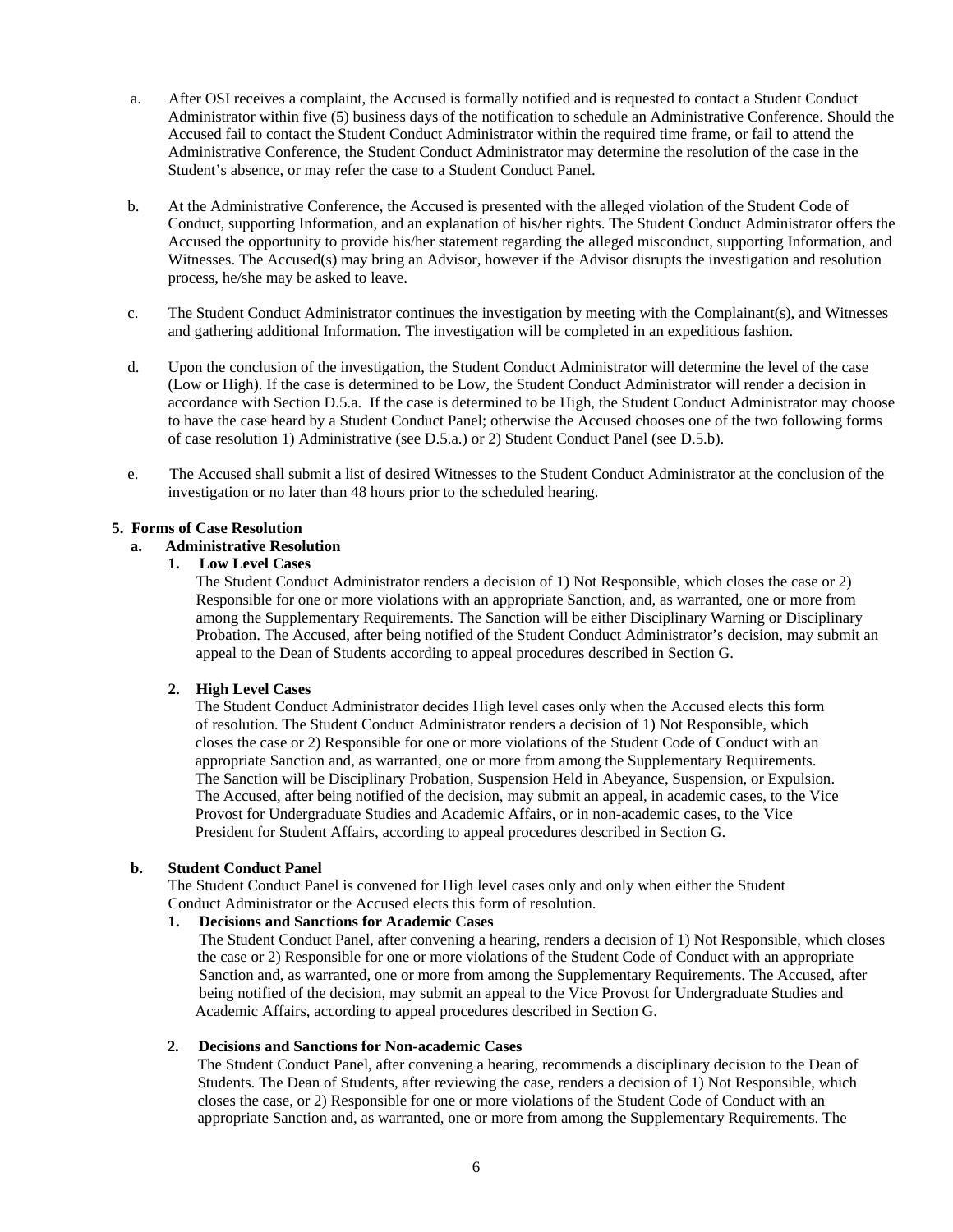Accused, after being notified of the decision and Sanction, may appeal to the Vice President for Student Affairs, according to appeal procedures described in Section G.

## **3. Scheduling of Student Conduct Panel Hearing**

 After the case is forwarded to a Student Conduct Panel, the Complainant(s) and the Accused(s) will be notified of available dates and times for a hearing. The Accused may indicate preferences from among the available dates and times, which will be considered by OSI if received within three (3) business days.

 This official notice will be provided at least five (5) Business days prior to the hearing and will include the time, date, and location of the hearing. In addition, the notice will specify the Complainant(s), Witnesses(s), and nature of the alleged misconduct. Accused may waive the notification timeline in order to expedite the hearing process. Upon request, the Accused may meet with a Student Conduct Administrator to review Information and hearing procedures.

## **4. Hearing Participants and Attendees**

- Student Conduct Panel hearings shall ordinarily be closed except for the Accused(s), the Complainant(s), Advisor(s), and Witnesses. Exceptions may be made at the discretion of the Chairperson. Witnesses are allowed at the discretion of the Chairperson. The Chairperson may exclude any person, including the Accused, who disrupts a hearing.
- An Accused who fails to appear after proper notice will be deemed to have pled "Not Responsible" to the charges against him/her and to have exercised the right to remain silent without prejudice. At the discretion of the Chairperson the hearing may be conducted in the absence of the Accused(s) and all the Information regarding the alleged misconduct shall be presented and considered.
- The Complainant(s) and Accused(s) have the right to be accompanied by an Advisor. The Complainant(s) and/or Accused(s) should select an Advisor who can attend the hearing at the scheduled date and time. Delays are not usually granted due to scheduling conflicts of an Advisor.
- Subject to the Chairperson's control of the hearing, the Complainant(s), Accused(s) and their Advisors, shall be allowed to attend the Student Conduct Panel hearing, but shall not be allowed to attend Panel deliberations.
- In Student Conduct Panel hearings involving more than one Accused, OSI may permit the Student Conduct Panel hearings concerning each Student to be conducted either separately or jointly.
- A maximum of two (2) character Witnesses will be allowed in a hearing.

#### **5. Hearing Procedures**

- The Chairperson shall exercise control over the proceedings to achieve orderly completion of the hearing.
- Advisors are restricted to private communications with their advisee(s). Any communication by the Advisor that is audible to the Student Conduct Panel may be viewed by the Chairperson as disrupting the hearing.
- All questions by the Complainant(s) and Accused(s) must be directed to the Chairperson, rather than to the Witness directly. Questions of whether potential Information will be received shall be resolved at the discretion of the Chairperson.
- In addition to the investigatory packet provided by OSI, the Student Conduct Panel, at the discretion of the Chairperson, may accept additional pertinent Information and testimony (including impact statements). Any letters of recommendation submitted by the Accused will be admitted for consideration at the discretion of the Chairperson and, if admitted, will be viewed only during Panel deliberations.
- All procedural questions arising during the hearing are subject to the final decision of the Chairperson.
- The Student Conduct Panel's standard of proof shall be a Preponderance of the Evidence.
- The Student Conduct Panel in consultation with OSI, may reasonably accommodate concerns for the personal safety, well-being, and/or fears of confrontation of the Complainant(s), Accused(s), and/or Witnesses during the hearing.
- The Student Conduct Panel shall make a recording and/or summary transcription of the proceeding, which will serve as the official record of the hearing. No other recording will be permitted. The Accused or the Complainant may request a copy of the Institute's recording upon payment of the cost to reproduce the recording, or may listen to the original recording in a location designated by OSI at no charge. The record shall be the property of the Institute.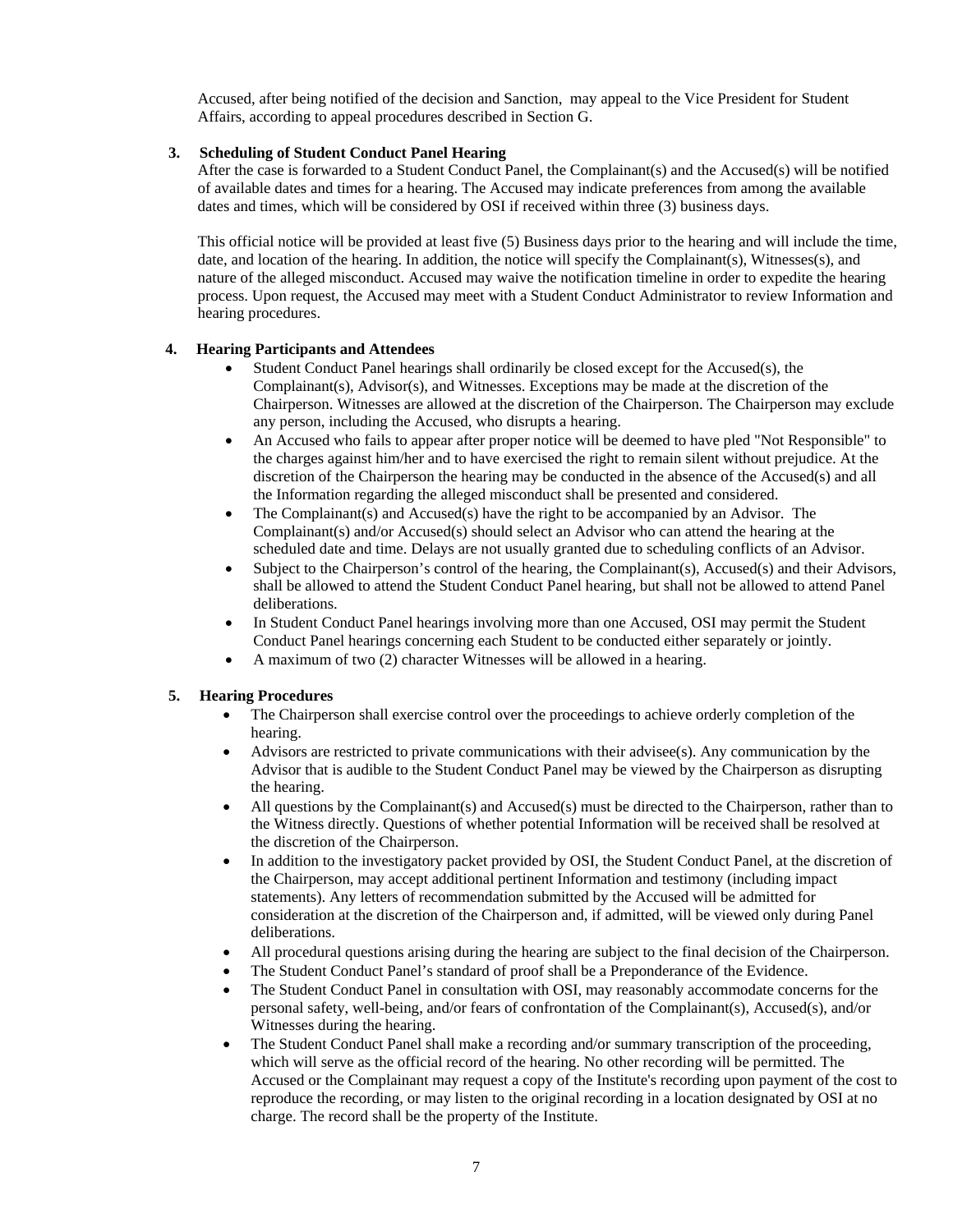## **c. Faculty Conference** (optional academic case resolution)

A faculty conference is an optional way in which an alleged act of academic misconduct can be resolved.

## **1. Initiation of Complaint**

 The Faculty Conference is initiated by the instructor of record, who requests the meeting with the Accused to discuss the alleged misconduct. Should the Accused not choose to participate in a Faculty Conference, the instructor should forward the case to OSI for investigation.

## **2. Participants**

The Faculty Conference involves the instructor of record and the Accused. The Faculty Conference may also involve Witnesses and a representative from OSI if requested by either the instructor or the Accused.

## **3. Process**

During the Faculty Conference, the instructor of record explains the alleged misconduct, supporting Information, and the Rights of the Accused. The Accused has the opportunity to provide 1) his/her response to alleged misconduct, 2) supporting Information, and 3) Witnesses.

## **4. Conclusion**

- If the instructor finds the Accused not responsible, the case is closed.
- If the instructor finds the Accused responsible, but the Accused does not admit responsibility, the instructor forwards the case to OSI for investigation.
- If the instructor finds the Accused responsible, and the Accused acknowledges responsibility, the instructor proposes a Faculty Resolution including 1) a Sanction of Disciplinary Warning, or Disciplinary Probation, 2) a grade penalty, and 3) an educational component.
- If the Accused agrees to the Faculty Resolution, the instructor forwards the Faculty Resolution to OSI for consideration.
- If the Accused does not agree to the Faculty Resolution, the instructor forwards the case to OSI.
- If the Accused has prior disciplinary history the case will be forwarded to OSI for investigation, in accordance with Section D.4.

# **5. Implementation**

- The Accused is formally notified of the proposed Faculty Resolution by OSI, according to the communication guidelines in Section D.2.
- The Faculty resolution goes into effect upon delivery unless the Accused requests within five (5) Business days that the case be forwarded to OSI for investigation.

# **d. Alternative Dispute Resolution**

 At the sole discretion of the Dean of Students cases may be assigned for Alternative Dispute Resolution (ADR). If the ADR is not agreed to by both parties, the remaining forums will adjudicate the case. Results of the ADR proceedings do not result in formal disciplinary records.

# **E. SANCTIONS**

Sanctions are imposed only when the Accused is found responsible for one or more violations of the Student Code of Conduct. Sanctions are determined by the severity of the case and the disciplinary history of the Accused(s). An Accused who is found responsible must be given one of the five Sanctions below, which are listed in ascending order of severity. In addition the Accused may be subject to one or more Supplementary Requirements.

#### **1. Sanction Descriptions**

# **a. Disciplinary Warning**

 A Disciplinary Warning means that the Student has been found responsible for violating the Institute's Code of Conduct. Any further disciplinary violation may result in disciplinary action up to and including Expulsion. Disciplinary Warning is officially recorded in the Student's disciplinary file.

# **b. Disciplinary Probation**

 Disciplinary Probation means that the student has been found responsible for violating the Institute's Code of Conduct. Disciplinary Probation is for a specified period of time. Any further disciplinary violation may result in disciplinary action up to and including Expulsion. Disciplinary Probation is officially recorded in the Student's disciplinary file**.**

# **c. Suspension Held in Abeyance**

Suspension Held in Abeyance means that the Student has been found responsible for violating the Institute's Code of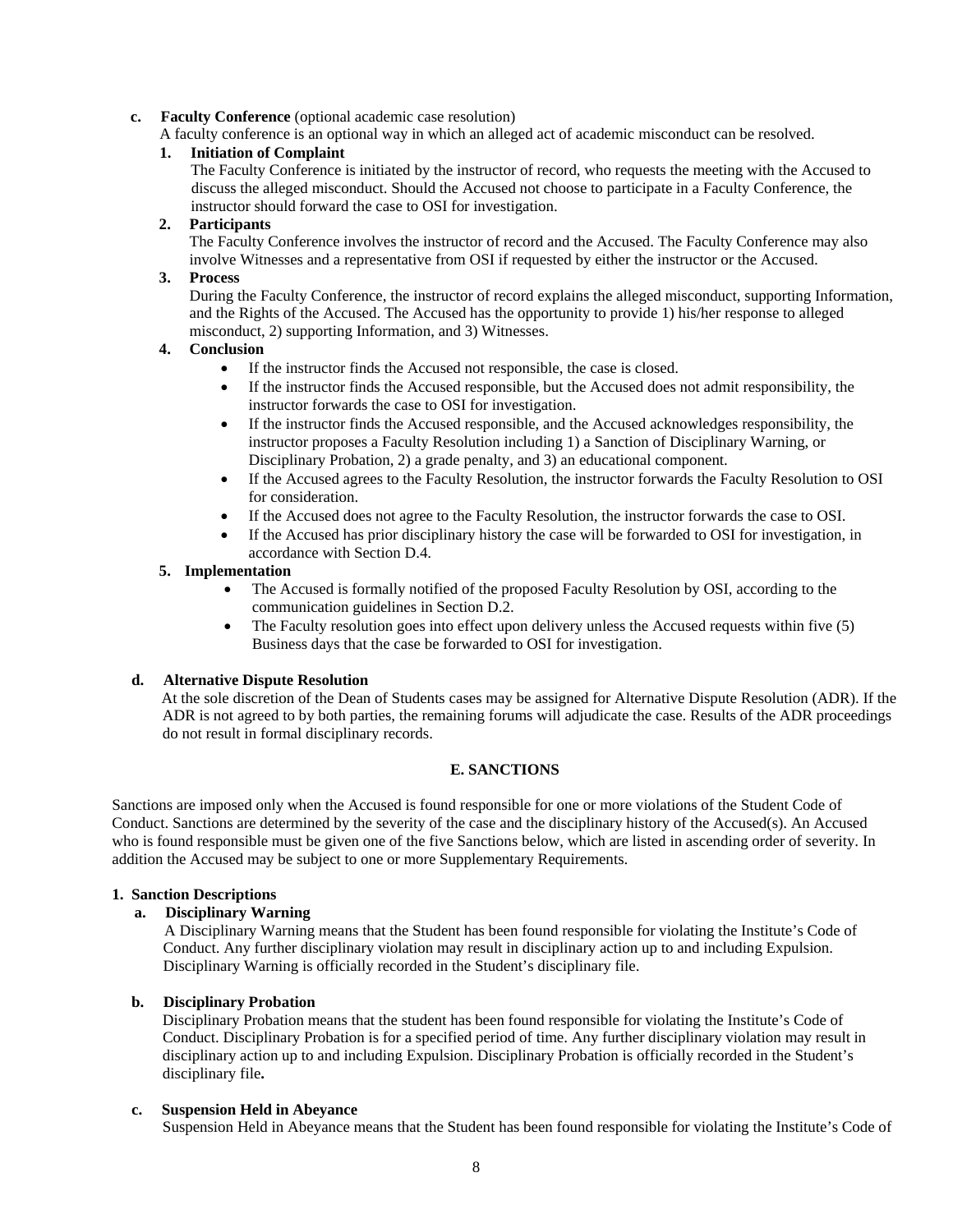Conduct. Suspension Held in Abeyance is for a specified period of time. During the time of Suspension Held in Abeyance, involvement at the Institute is restricted to 1) academic activities and 2) non-academic activities specifically approved by the Office of Student Integrity. A Student who is found responsible for violating the Student Code of Conduct while under Suspension Held in Abeyance will be given immediate Suspension or Expulsion. Suspension Held in Abeyance is officially recorded in the Student's disciplinary file**.** 

#### **d. Suspension**

 Suspension means that the Student has been found responsible for violating the Institute's Code of Conduct. Suspension is exclusion for a specified period of time from the Institute Premises, and other privileges or activities as determined by the Office of Student Integrity. A suspended student shall immediately leave campus and cannot re-enter campus without prior approval from the Office of Student Integrity. The Dean of Students will determine when the Accused has met the requirements for readmission. Any further disciplinary violation may result in disciplinary action up to and including Expulsion. Suspension is officially recorded in the Student's disciplinary file.

## **e. Expulsion**

 Expulsion means that the Student has been found responsible for violating the Institute's Code of Conduct. Expulsion is permanent separation and termination of the Accused's status as a Georgia Tech student, and exclusion from Institute Premises, privileges, and activities. Expulsion is officially recorded in the Student's disciplinary file.

# **2. Supplementary Requirements**

a. Restitution

 Payment to the Institute or to an affected party for damages resulting from a violation of the Student Code of Conduct.

b. Fine

A monetary penalty paid to the Institute.

- c. Grade Change Change of grade for the course and/or coursework in which the academic misconduct occurred.
- d. Programmatic Requirements Required completion of designated educational programs (i.e. alcohol, Community issues, anger management, assessments, etc.).
- e. Restrictions Exclusion from participation in specified services and activities.
- f. Revocation of Admission and/or Degree Admission to or a degree awarded from the Institute may be revoked for fraud, misrepresentation, or other violation of Institute standards in obtaining the degree, or for other serious violations committed by a Student prior to graduation.
- g. Withholding Degree The Institute may withhold awarding a degree otherwise earned until the completion of the process set forth in this Student Code of Conduct, including the completion of all Sanctions and Supplementary Requirements, if any.
- h. Other Requirements Other Requirements may be imposed.

# **F. INTERIM SUSPENSION**

In certain circumstances the Dean of Students may impose an Institute suspension prior to the investigation and resolution process.

- 1. The Dean of Students will determine if interim suspension is warranted. Interim suspension may be imposed only:
	- a. To ensure the Student's physical or emotional safety and well-being; or
	- b. To ensure the safety and well-being of members of the Institute Community or to preserve Institute property; or
	- c. If the Student poses a definite threat of disruption of or interference with the normal operations of the Institute; or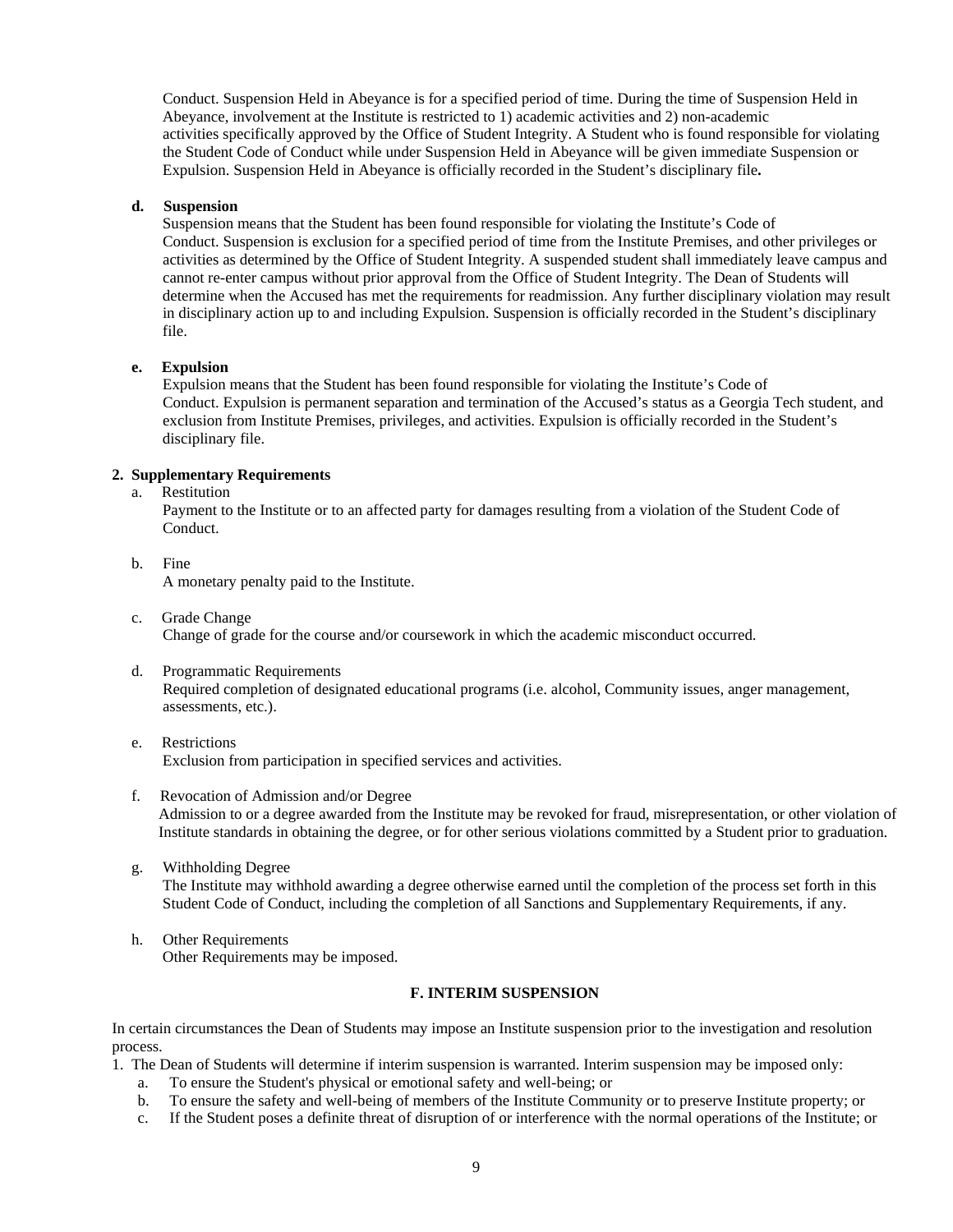- d. If the Student is charged with a felony.
- 2. During the interim suspension the Student may be denied access to classes, campus facilities, and all other Institute activities or privileges.
- 3. The Student shall be notified in writing of this action and the reasons for the Suspension, in accordance with Section F.1. The notice should include the time, date, and place of a subsequent meeting with the Dean of Students in order for the student to show cause why he/she should not be interim suspended.
- 4. Cases of interim suspension shall be given priority and will be expedited through the Conduct process.

# **G. APPEAL PROCEDURES**

#### **1. Reasons for Appeal**

 The appeal process is not intended to grant a new hearing at a higher level. An appeal shall be limited to a review of the record of the initial hearing, supporting documents, and the Accused's written appeal. The Accused must explicitly state why he or she believes an appeal is warranted. Appeals will only be considered for the following reasons:

- a. To determine whether the original hearing was conducted fairly and in conformity with prescribed procedures;
- b. To determine whether there was sufficient evidence to support the decision;
- c. To determine whether the Sanctions and Supplementary Requirements imposed were appropriate for the violation for which the Student was found responsible; and/or
- d. To determine whether new Information, not available at the time of the hearing, is relevant to the final decision.

## **2. Process**

 The appeal must be written by the accused, addressed to the appropriate Appellate Officer and delivered to the Office of Student Integrity within five (5) business days of the delivery of the decision. Appeal decisions will normally be rendered within ten (10) Business days either in person, or accordance with the communication guidelines in Section D.2. At the discretion of the Appellate Officer, a designee may be selected to determine the outcome of the appeal. The Appellate Officers are as follows:

- a. For all low-level cases: the Dean of Students.
- b. For high-level academic cases: the Vice Provost for Undergraduate Studies and Academic Affairs in conjunction with the Office of the Dean of Students.
- c. For high-level non-academic cases: the Vice President for Student Affairs.

#### **3. Appeal Decisions**

 Decisions of the Appellate Officer go into effect immediately. The Appellate Officer is authorized to take one of the following actions:

- a. dismiss the appeal for failure to state valid reasons, in accordance with Section G.1.
- b. find no error and uphold the original decision;
- c. uphold the original decision, but modify Sanctions and Supplementary Requirements; or
- d. remand the case to the original Student Conduct Administrator or Student Conduct Panel.

#### **4. Board of Regents**

 The Board of Regents of the University System of Georgia (the "Board") is the final appellate authority for all cases. Should the Accused be dissatisfied with the decision of an Institute Appellate Officer, he/she may apply to the Board for a review of the decision. The application for review shall be submitted in writing to the executive secretary of the Board within the period specified by the Board of Regents.

# **H. RECORD KEEPING AND RELEASE OF INFORMATION**

#### **1. Maintenance of Disciplinary Files**

Disciplinary records of Students found responsible of any charges against them will normally be retained for five (5) years from the date of the most recent notice of disciplinary action. Disciplinary records containing records of Suspension and Expulsion will be permanently retained. A case referral results in the creation of a disciplinary file in the name of the Accused. This file shall be voided if:

- a. The Student is found not responsible for the charges, or
- b. The case is determined to be an informational file only. An informational file is not included in background